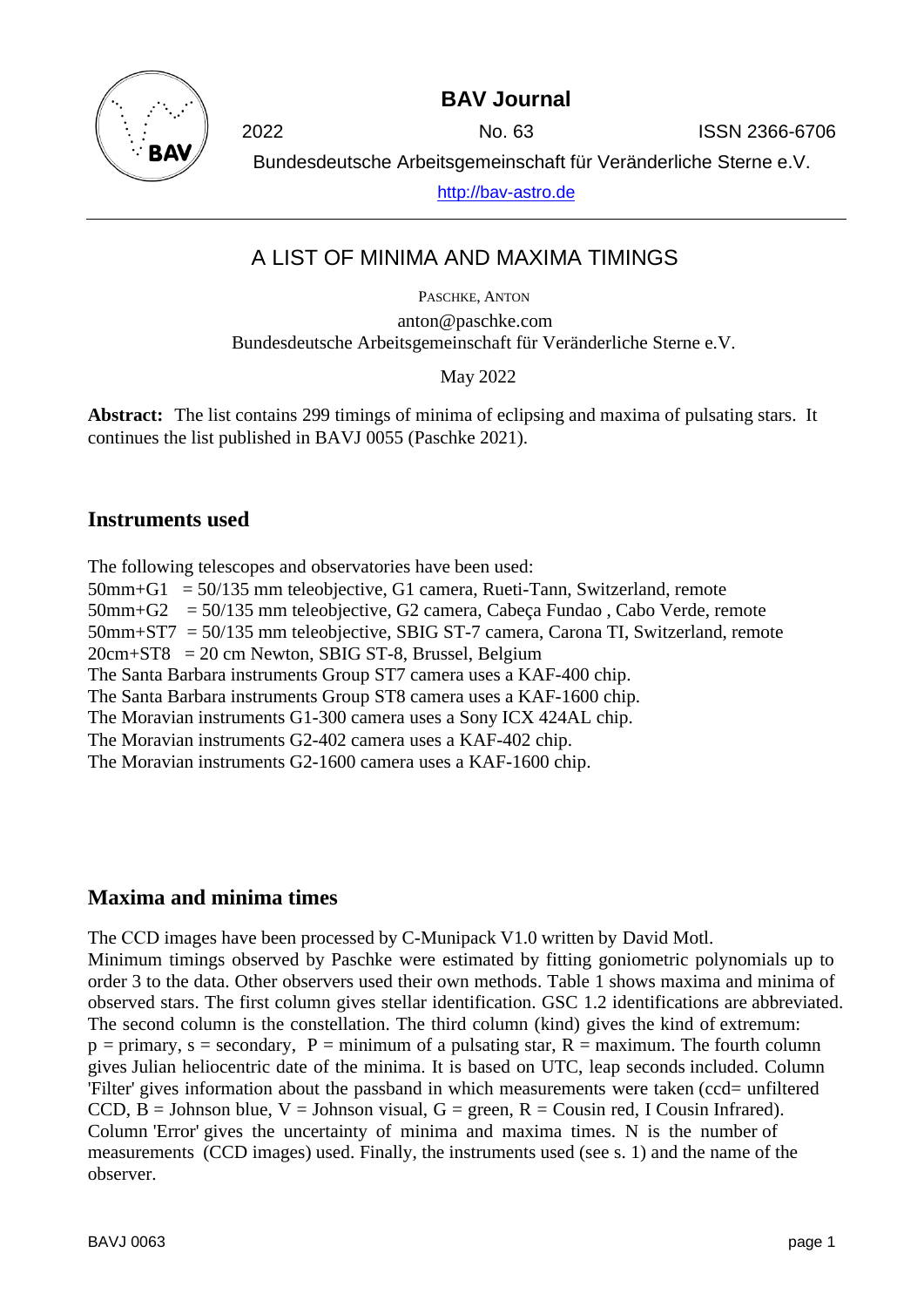| AA<br>And<br>2459647.6702 V<br>0.0009<br>103<br>20cm+ST8<br>Dufoer Sjoerd<br>p<br>0.0002<br>BX<br>2459416.5223 V<br>160<br>20cm+ST8<br>Dufoer Sjoerd<br>And<br>p<br>Dufoer Sjoerd<br><b>CN</b><br>2459417.4372 V<br>0.0003<br>131 20cm+ST8<br>And<br>p<br>0.0015<br>20cm+ST8<br>Dufoer Sjoerd<br>QX<br>2459437.5045 V<br>96<br>And<br>p<br>V0372<br>2459515.5190 ccd<br>0.0100<br>131<br>50mm+ST7<br>Paschke Anton<br>And<br>p<br>2459480.3484 V<br>Dufoer Sjoerd<br>V0566<br>0.0003<br>160<br>20cm+ST8<br>And<br>p<br>Dufoer Sjoerd<br>2459441.4076 V<br>0.0004<br>115<br>20cm+ST8<br>V0736<br>And<br>p<br>2459460.3687 V<br>0.0015<br>20cm+ST8<br>Dufoer Sjoerd<br>V0798<br>125<br>And<br>S<br>Paschke Anton<br>V0813<br>2459446.5860 ccd<br>0.0200<br>34<br>50mm+ST7<br>And<br>p<br>V0813<br>2459447.4170 ccd<br>0.0100<br>72<br>50mm+ST7<br>Paschke Anton<br>And<br>p<br>2459488.3430 ccd<br>50mm+ST7<br>Paschke Anton<br>V0813<br>And<br>0.0200<br>74<br>S<br>0.0050<br>V0814<br>2459487.380 ccd<br>62<br>50mm+ST7<br>Paschke Anton<br>And<br>p<br>Υ<br>2459667.4940 ccd<br>0.0070<br>219<br>50mm+G2<br>Paschke Anton<br>Ant<br>p<br>2459661.5460 ccd<br>XY<br>0.0080<br>198<br>50mm+G2<br>Ant<br>Paschke Anton<br>p<br>DV<br>2459432.5450 ccd<br>0.0100<br>100<br>50mm+ST7<br>Paschke Anton<br>Aqr<br>p<br>2459440.4100 ccd<br>0.0100<br>DV<br>133<br>50mm+ST7<br>Paschke Anton<br>Aqr<br>p<br>20cm+ST8<br>Dufoer Sjoerd<br>HV<br>2459437.3858 V<br>0.0010<br>96<br>Aqr<br>p<br>2459438.5000 ccd<br>V0889<br>0.0040<br>150<br>50mm+ST7<br>Paschke Anton<br>Aql<br>p<br>V1426<br>2459450.4120 ccd<br>0.0100<br>50mm+ST7<br>Paschke Anton<br>Aql<br>76<br>S<br>2459415.4470 V<br>0.0100<br>V1450<br>92<br>50mm+ST7<br>Aql<br>p |               |
|------------------------------------------------------------------------------------------------------------------------------------------------------------------------------------------------------------------------------------------------------------------------------------------------------------------------------------------------------------------------------------------------------------------------------------------------------------------------------------------------------------------------------------------------------------------------------------------------------------------------------------------------------------------------------------------------------------------------------------------------------------------------------------------------------------------------------------------------------------------------------------------------------------------------------------------------------------------------------------------------------------------------------------------------------------------------------------------------------------------------------------------------------------------------------------------------------------------------------------------------------------------------------------------------------------------------------------------------------------------------------------------------------------------------------------------------------------------------------------------------------------------------------------------------------------------------------------------------------------------------------------------------------------------------------------------------------------------------------------|---------------|
|                                                                                                                                                                                                                                                                                                                                                                                                                                                                                                                                                                                                                                                                                                                                                                                                                                                                                                                                                                                                                                                                                                                                                                                                                                                                                                                                                                                                                                                                                                                                                                                                                                                                                                                                    |               |
|                                                                                                                                                                                                                                                                                                                                                                                                                                                                                                                                                                                                                                                                                                                                                                                                                                                                                                                                                                                                                                                                                                                                                                                                                                                                                                                                                                                                                                                                                                                                                                                                                                                                                                                                    |               |
|                                                                                                                                                                                                                                                                                                                                                                                                                                                                                                                                                                                                                                                                                                                                                                                                                                                                                                                                                                                                                                                                                                                                                                                                                                                                                                                                                                                                                                                                                                                                                                                                                                                                                                                                    |               |
|                                                                                                                                                                                                                                                                                                                                                                                                                                                                                                                                                                                                                                                                                                                                                                                                                                                                                                                                                                                                                                                                                                                                                                                                                                                                                                                                                                                                                                                                                                                                                                                                                                                                                                                                    |               |
|                                                                                                                                                                                                                                                                                                                                                                                                                                                                                                                                                                                                                                                                                                                                                                                                                                                                                                                                                                                                                                                                                                                                                                                                                                                                                                                                                                                                                                                                                                                                                                                                                                                                                                                                    |               |
|                                                                                                                                                                                                                                                                                                                                                                                                                                                                                                                                                                                                                                                                                                                                                                                                                                                                                                                                                                                                                                                                                                                                                                                                                                                                                                                                                                                                                                                                                                                                                                                                                                                                                                                                    |               |
|                                                                                                                                                                                                                                                                                                                                                                                                                                                                                                                                                                                                                                                                                                                                                                                                                                                                                                                                                                                                                                                                                                                                                                                                                                                                                                                                                                                                                                                                                                                                                                                                                                                                                                                                    |               |
|                                                                                                                                                                                                                                                                                                                                                                                                                                                                                                                                                                                                                                                                                                                                                                                                                                                                                                                                                                                                                                                                                                                                                                                                                                                                                                                                                                                                                                                                                                                                                                                                                                                                                                                                    |               |
|                                                                                                                                                                                                                                                                                                                                                                                                                                                                                                                                                                                                                                                                                                                                                                                                                                                                                                                                                                                                                                                                                                                                                                                                                                                                                                                                                                                                                                                                                                                                                                                                                                                                                                                                    |               |
|                                                                                                                                                                                                                                                                                                                                                                                                                                                                                                                                                                                                                                                                                                                                                                                                                                                                                                                                                                                                                                                                                                                                                                                                                                                                                                                                                                                                                                                                                                                                                                                                                                                                                                                                    |               |
|                                                                                                                                                                                                                                                                                                                                                                                                                                                                                                                                                                                                                                                                                                                                                                                                                                                                                                                                                                                                                                                                                                                                                                                                                                                                                                                                                                                                                                                                                                                                                                                                                                                                                                                                    |               |
|                                                                                                                                                                                                                                                                                                                                                                                                                                                                                                                                                                                                                                                                                                                                                                                                                                                                                                                                                                                                                                                                                                                                                                                                                                                                                                                                                                                                                                                                                                                                                                                                                                                                                                                                    |               |
|                                                                                                                                                                                                                                                                                                                                                                                                                                                                                                                                                                                                                                                                                                                                                                                                                                                                                                                                                                                                                                                                                                                                                                                                                                                                                                                                                                                                                                                                                                                                                                                                                                                                                                                                    |               |
|                                                                                                                                                                                                                                                                                                                                                                                                                                                                                                                                                                                                                                                                                                                                                                                                                                                                                                                                                                                                                                                                                                                                                                                                                                                                                                                                                                                                                                                                                                                                                                                                                                                                                                                                    |               |
|                                                                                                                                                                                                                                                                                                                                                                                                                                                                                                                                                                                                                                                                                                                                                                                                                                                                                                                                                                                                                                                                                                                                                                                                                                                                                                                                                                                                                                                                                                                                                                                                                                                                                                                                    |               |
|                                                                                                                                                                                                                                                                                                                                                                                                                                                                                                                                                                                                                                                                                                                                                                                                                                                                                                                                                                                                                                                                                                                                                                                                                                                                                                                                                                                                                                                                                                                                                                                                                                                                                                                                    |               |
|                                                                                                                                                                                                                                                                                                                                                                                                                                                                                                                                                                                                                                                                                                                                                                                                                                                                                                                                                                                                                                                                                                                                                                                                                                                                                                                                                                                                                                                                                                                                                                                                                                                                                                                                    |               |
|                                                                                                                                                                                                                                                                                                                                                                                                                                                                                                                                                                                                                                                                                                                                                                                                                                                                                                                                                                                                                                                                                                                                                                                                                                                                                                                                                                                                                                                                                                                                                                                                                                                                                                                                    |               |
|                                                                                                                                                                                                                                                                                                                                                                                                                                                                                                                                                                                                                                                                                                                                                                                                                                                                                                                                                                                                                                                                                                                                                                                                                                                                                                                                                                                                                                                                                                                                                                                                                                                                                                                                    |               |
|                                                                                                                                                                                                                                                                                                                                                                                                                                                                                                                                                                                                                                                                                                                                                                                                                                                                                                                                                                                                                                                                                                                                                                                                                                                                                                                                                                                                                                                                                                                                                                                                                                                                                                                                    | Paschke Anton |
| 2459444.4310 ccd<br>0.0050<br>50mm+ST7<br>Paschke Anton<br>V1454<br>Aql<br>72<br>p                                                                                                                                                                                                                                                                                                                                                                                                                                                                                                                                                                                                                                                                                                                                                                                                                                                                                                                                                                                                                                                                                                                                                                                                                                                                                                                                                                                                                                                                                                                                                                                                                                                 |               |
| V1461<br>2459401.4410 ccd<br>0.0150<br>51<br>50mm+ST7<br>Aql<br>Paschke Anton<br>p                                                                                                                                                                                                                                                                                                                                                                                                                                                                                                                                                                                                                                                                                                                                                                                                                                                                                                                                                                                                                                                                                                                                                                                                                                                                                                                                                                                                                                                                                                                                                                                                                                                 |               |
| 2459441.4560 ccd<br>86<br>50mm+ST7<br>Paschke Anton<br>V1700<br>Aql<br>0.0080<br>p                                                                                                                                                                                                                                                                                                                                                                                                                                                                                                                                                                                                                                                                                                                                                                                                                                                                                                                                                                                                                                                                                                                                                                                                                                                                                                                                                                                                                                                                                                                                                                                                                                                 |               |
| 0.0080<br>V1808<br>Aql<br>2459414.4270 ccd<br>66<br>50mm+ST7<br>Paschke Anton<br>S                                                                                                                                                                                                                                                                                                                                                                                                                                                                                                                                                                                                                                                                                                                                                                                                                                                                                                                                                                                                                                                                                                                                                                                                                                                                                                                                                                                                                                                                                                                                                                                                                                                 |               |
| 2459494.3130 ccd<br>0.0050<br>57<br>50mm+ST7<br>Paschke Anton<br>V1808<br>Aql<br>p                                                                                                                                                                                                                                                                                                                                                                                                                                                                                                                                                                                                                                                                                                                                                                                                                                                                                                                                                                                                                                                                                                                                                                                                                                                                                                                                                                                                                                                                                                                                                                                                                                                 |               |
| V1825<br>2459407.5040 ccd<br>0.0060<br>109<br>50mm+G2<br>Aql<br>Paschke Anton<br>S                                                                                                                                                                                                                                                                                                                                                                                                                                                                                                                                                                                                                                                                                                                                                                                                                                                                                                                                                                                                                                                                                                                                                                                                                                                                                                                                                                                                                                                                                                                                                                                                                                                 |               |
| 2459425.4120 ccd<br>0.0100<br>62<br>50mm+ST7<br>Paschke Anton<br>V1825<br>Aql<br>p                                                                                                                                                                                                                                                                                                                                                                                                                                                                                                                                                                                                                                                                                                                                                                                                                                                                                                                                                                                                                                                                                                                                                                                                                                                                                                                                                                                                                                                                                                                                                                                                                                                 |               |
| 2459515.2910 ccd<br>V1928<br>0.0080<br>59<br>50mm+ST7<br>Paschke Anton<br>Aql<br>p                                                                                                                                                                                                                                                                                                                                                                                                                                                                                                                                                                                                                                                                                                                                                                                                                                                                                                                                                                                                                                                                                                                                                                                                                                                                                                                                                                                                                                                                                                                                                                                                                                                 |               |
| 2459450.5197 V<br>AG<br>0.0022<br>125<br>20cm+ST8<br>Dufoer Sjoerd<br>Ari<br>р                                                                                                                                                                                                                                                                                                                                                                                                                                                                                                                                                                                                                                                                                                                                                                                                                                                                                                                                                                                                                                                                                                                                                                                                                                                                                                                                                                                                                                                                                                                                                                                                                                                     |               |
| 0.0002<br>20cm+ST8<br>ВM<br>Ari<br>2459541.2778 V<br>156<br>Dufoer Sjoerd<br>р                                                                                                                                                                                                                                                                                                                                                                                                                                                                                                                                                                                                                                                                                                                                                                                                                                                                                                                                                                                                                                                                                                                                                                                                                                                                                                                                                                                                                                                                                                                                                                                                                                                     |               |
| 20cm+ST8<br>BN<br>2459413.5277 V<br>0.0001<br>127<br>Dufoer Sjoerd<br>Ari<br>р                                                                                                                                                                                                                                                                                                                                                                                                                                                                                                                                                                                                                                                                                                                                                                                                                                                                                                                                                                                                                                                                                                                                                                                                                                                                                                                                                                                                                                                                                                                                                                                                                                                     |               |
| Dufoer Sjoerd<br>CX<br>Ari<br>2459440.5826 V<br>0.0003<br>78<br>20cm+ST8<br>p                                                                                                                                                                                                                                                                                                                                                                                                                                                                                                                                                                                                                                                                                                                                                                                                                                                                                                                                                                                                                                                                                                                                                                                                                                                                                                                                                                                                                                                                                                                                                                                                                                                      |               |
| 2459545.4250 ccd<br>0.0080<br>212<br>50mm+G2<br>Paschke Anton<br><b>CX</b><br>Ari<br>р                                                                                                                                                                                                                                                                                                                                                                                                                                                                                                                                                                                                                                                                                                                                                                                                                                                                                                                                                                                                                                                                                                                                                                                                                                                                                                                                                                                                                                                                                                                                                                                                                                             |               |
| 20cm+ST8<br>Dufoer Sjoerd<br>HL<br>2459451.4779 V<br>0.0005<br>126<br>Aur<br>p                                                                                                                                                                                                                                                                                                                                                                                                                                                                                                                                                                                                                                                                                                                                                                                                                                                                                                                                                                                                                                                                                                                                                                                                                                                                                                                                                                                                                                                                                                                                                                                                                                                     |               |
| IM<br>2459450.6034 V<br>0.0001<br>150<br>20cm+ST8<br>Dufoer Sjoerd<br>Aur<br>р                                                                                                                                                                                                                                                                                                                                                                                                                                                                                                                                                                                                                                                                                                                                                                                                                                                                                                                                                                                                                                                                                                                                                                                                                                                                                                                                                                                                                                                                                                                                                                                                                                                     |               |
| Dufoer Sjoerd<br>V0402<br>2459524.3872 V<br>0.0024<br>205<br>20cm+ST8<br>Aur<br>p                                                                                                                                                                                                                                                                                                                                                                                                                                                                                                                                                                                                                                                                                                                                                                                                                                                                                                                                                                                                                                                                                                                                                                                                                                                                                                                                                                                                                                                                                                                                                                                                                                                  |               |
| 2459440.4995 V<br>0.0003<br>104<br>20cm+ST8<br>Dufoer Sjoerd<br>V0828<br>Aur<br>р                                                                                                                                                                                                                                                                                                                                                                                                                                                                                                                                                                                                                                                                                                                                                                                                                                                                                                                                                                                                                                                                                                                                                                                                                                                                                                                                                                                                                                                                                                                                                                                                                                                  |               |
| 2459536.3104 V<br>20cm+ST8<br>Dufoer Sjoerd<br>V0830<br>0.0004<br>204<br>Aur<br>p                                                                                                                                                                                                                                                                                                                                                                                                                                                                                                                                                                                                                                                                                                                                                                                                                                                                                                                                                                                                                                                                                                                                                                                                                                                                                                                                                                                                                                                                                                                                                                                                                                                  |               |
| V0845<br>2459466.6244 V<br>0.0004<br>176<br>20cm+ST8<br>Dufoer Sjoerd<br>Aur<br>р                                                                                                                                                                                                                                                                                                                                                                                                                                                                                                                                                                                                                                                                                                                                                                                                                                                                                                                                                                                                                                                                                                                                                                                                                                                                                                                                                                                                                                                                                                                                                                                                                                                  |               |
| <b>RS</b><br>2459697.4610 ccd<br>0.0050<br>56<br>50mm+G2<br>Paschke Anton<br><b>Boo</b><br>R                                                                                                                                                                                                                                                                                                                                                                                                                                                                                                                                                                                                                                                                                                                                                                                                                                                                                                                                                                                                                                                                                                                                                                                                                                                                                                                                                                                                                                                                                                                                                                                                                                       |               |
| 2459635.4652 V<br>0.0004<br>20cm+ST8<br>Dufoer Sjoerd<br>TZ<br>Boo<br>116<br>р                                                                                                                                                                                                                                                                                                                                                                                                                                                                                                                                                                                                                                                                                                                                                                                                                                                                                                                                                                                                                                                                                                                                                                                                                                                                                                                                                                                                                                                                                                                                                                                                                                                     |               |
| XX<br>2459703.6040 ccd<br>0.0070<br>66<br>50mm+G2<br>Paschke Anton<br>Boo<br>R                                                                                                                                                                                                                                                                                                                                                                                                                                                                                                                                                                                                                                                                                                                                                                                                                                                                                                                                                                                                                                                                                                                                                                                                                                                                                                                                                                                                                                                                                                                                                                                                                                                     |               |
| Dufoer Sjoerd<br>AC<br>2459516.7219 V<br>0.0008<br>69<br>20cm+ST8<br>Boo<br>p                                                                                                                                                                                                                                                                                                                                                                                                                                                                                                                                                                                                                                                                                                                                                                                                                                                                                                                                                                                                                                                                                                                                                                                                                                                                                                                                                                                                                                                                                                                                                                                                                                                      |               |

Table 1: Maxima and minima of observed stars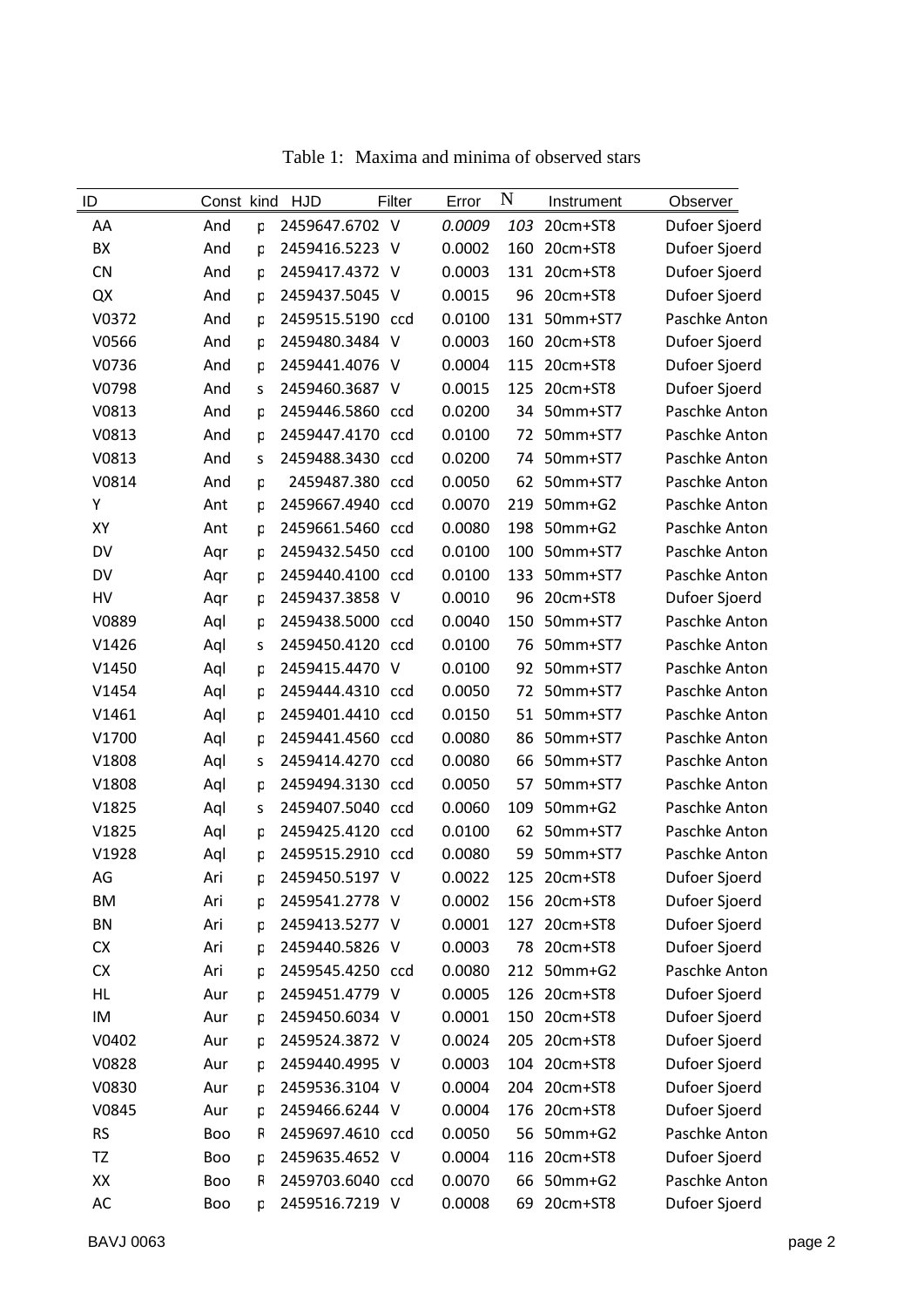| AC          | <b>Boo</b> | p | 2459622.4550     | -V  | 0.0001 | 150 | 20cm+ST8     | Dufoer Sjoerd  |
|-------------|------------|---|------------------|-----|--------|-----|--------------|----------------|
| <b>CV</b>   | <b>Boo</b> | p | 2459647.4924 V   |     | 0.0001 | 125 | 20cm+ST8     | Dufoer Sjoerd  |
| EL          | Boo        | p | 2459397.4330 ccd |     | 0.0150 | 61  | 50mm+ST7     | Paschke Anton  |
| ET          | <b>Boo</b> | p | 2459570.6224 V   |     | 0.0004 | 138 | 20cm+ST8     | Dufoer Sjoerd  |
| GK          | <b>Boo</b> | p | 2459271.6550 V   |     | 0.0008 | 120 | G2-1600      | Auer Reinhold  |
| GK          | <b>Boo</b> | S | 2459346.4255 V   |     | 0.0007 | 118 | G2-1600      | Auer Reinhold  |
| GN          | Boo        | p | 2459540.7147 V   |     | 0.0003 | 78  | 20cm+ST8     | Dufoer Sjoerd  |
| GN          | <b>Boo</b> | S | 2459703.4190 ccd |     | 0.0020 | 42  | 50mm+G2      | Paschke Anton  |
| GN          | <b>Boo</b> | p | 2459703.5680 ccd |     | 0.0020 | 43  | 50mm+G2      | Paschke Anton  |
| GS          | <b>Boo</b> | p | 2459637.4370 V   |     | 0.0004 | 109 | 20cm+ST8     | Dufoer Sjoerd  |
| MR          | <b>Boo</b> | p | 2459416.4250 ccd |     | 0.0200 | 139 | 50mm+G2      | Paschke Anton  |
| PU          | <b>Boo</b> | p | 2459661.3894 V   |     | 0.0006 | 87  | 20cm+ST8     | Dufoer Sjoerd  |
| QT          | <b>Boo</b> | p | 2459642.3919 V   |     | 0.0083 | 245 | 20cm+ST8     | Dufoer Sjoerd  |
| V0382       | <b>Boo</b> | p | 2459645.5094 V   |     | 0.0007 | 141 | 20cm+ST8     | Dufoer Sjoerd  |
| G2022.00940 | <b>Boo</b> | S | 2459703.5020 ccd |     | 0.0100 | 179 | 50mm+G2      | Paschke Anton  |
| UU          | Cam        | p | 2459658.5979 V   |     | 0.0020 | 155 | 20cm+G2-1600 | Auer Reinhold  |
| UU          | Cam        | p | 2459661.3270 V   |     | 0.0020 | 142 | 20cm+G2-1600 | Auer Reinhold  |
| AO          | Cam        | p | 2459480.4727 V   |     | 0.0001 | 167 | 20cm+ST8     | Dufoer Sjoerd  |
| <b>RZ</b>   | Cnc        | S | 2459640.5700 ccd |     | 0.0100 | 441 | 50mm+ST7     | Paschke Anton  |
| VZ          | Cnc        | R | 2459661.4040 ccd |     | 0.0013 | 62  | 50mm+ST7     | Paschke Anton  |
| <b>WX</b>   | Cnc        | p | 2459503.5398 V   |     | 0.0003 | 103 | 20cm+ST8     | Dufoer Sjoerd  |
| <b>WX</b>   | Cnc        | p | 2459622.3185 V   |     | 0.0003 | 109 | 20cm+ST8     | Dufoer Sjoerd  |
| XZ          | Cnc        | p | 2459541.5449     | - V | 0.0003 | 168 | 20cm+ST8     | Dufoer Sjoerd  |
| XZ          | Cnc        | p | 2459589.4237 V   |     | 0.0003 | 150 | 20cm+ST8     | Dufoer Sjoerd  |
| YY          | Cnc        | p | 2459495.6397 V   |     | 0.0018 | 126 | 20cm+ST8     | Dufoer Sjoerd  |
| <b>NQ</b>   | Cnc        | p | 2459685.4550 ccd |     | 0.0100 | 110 | 50mm+G2      | Paschke Anton  |
| NV          | Cnc        | p | 2459540.5029 V   |     | 0.0005 | 131 | 20cm+ST8     | Dufoer Sjoerd  |
| G1940.00414 | Cnc        | R | 2459685.4000 ccd |     | 0.0020 | 30  | 50mm+G2      | Paschke Anton  |
| G1940.00414 | Cnc        | R | 2459685.4600     | ccd | 0.0020 | 30  | 50mm+G2      | Paschke Anton  |
| BI          | CVn        | p | 2459527.6768 V   |     | 0.0003 | 133 | 20cm+ST8     | Dufoer Sjoerd  |
| BI          | CVn        | p | 2459604.5132 V   |     | 0.0003 | 127 | 20cm+ST8     | Dufoer Sjoerd  |
| <b>FU</b>   | CVn        | p | 2459541.6550 V   |     | 0.0010 | 145 | 20cm+ST8     | Dufoer Sjoerd  |
| TU          | CMa        | p | 2459654.4280 ccd |     | 0.0020 | 130 | 50mm+G2      | Paschke Anton  |
| TX          | CMa        | p | 2459622.4590 ccd |     | 0.0080 | 64  | 50mm+G2      | Paschke Anton  |
| FZ          | CMa        | S | 2459644.4600 ccd |     | 0.0050 |     | 302 50mm+G2  | Paschke Anton  |
| IS          | CMa        | p | 2459655.4460 ccd |     | 0.0050 |     | 468 50mm+G2  | Paschke Anton  |
| V0416       | CMa        | p | 2459571.6300 ccd |     | 0.0030 | 425 | 50mm+G2      | Paschke Anton  |
| XZ          | CMi        | p | 2459641.4200 ccd |     | 0.0030 | 85  | 50mm+G2      | Paschke Anton  |
| AC          | CMi        | p | 2459496.6565 V   |     | 0.0006 |     | 102 20cm+ST8 | Dufoer Sjoerd  |
| AM          | CMi        | p | 2459642.4210 ccd |     | 0.0100 | 68  | 50mm+ST7     | Paschke Anton  |
| CZ          | CMi        | p | 2459659.3465 ccd |     | 0.0005 | 287 | 180mm+HC183  | Glaisen Robert |
| CZ          | CMi        | s | 2459660.4132 ccd |     | 0.0005 | 319 | 180mm+HC183  | Glaisen Robert |
| G0180.01583 | CMi        | s | 2459645.4860 ccd |     | 0.0070 | 199 | 50mm+G2      | Paschke Anton  |
| <b>CW</b>   | Cas        | p | 2459415.4078 V   |     | 0.0004 | 94  | 20cm+ST8     | Dufoer Sjoerd  |
| V0523       | Cas        | p | 2459465.3674 V   |     | 0.0001 | 125 | 20cm+ST8     | Dufoer Sjoerd  |
| V0779       | Cas        | p | 2459501.4140 ccd |     | 0.0080 | 125 | 50mm+ST7     | Paschke Anton  |
| V1392       | Cen        | S | 2459356.4960 ccd |     | 0.0090 |     | 323 50mm+G2  | Paschke Anton  |
| V1392       | Cen        | p | 2459410.4090 ccd |     | 0.0100 |     | 62 50mm+G2   | Paschke Anton  |
|             |            |   |                  |     |        |     |              |                |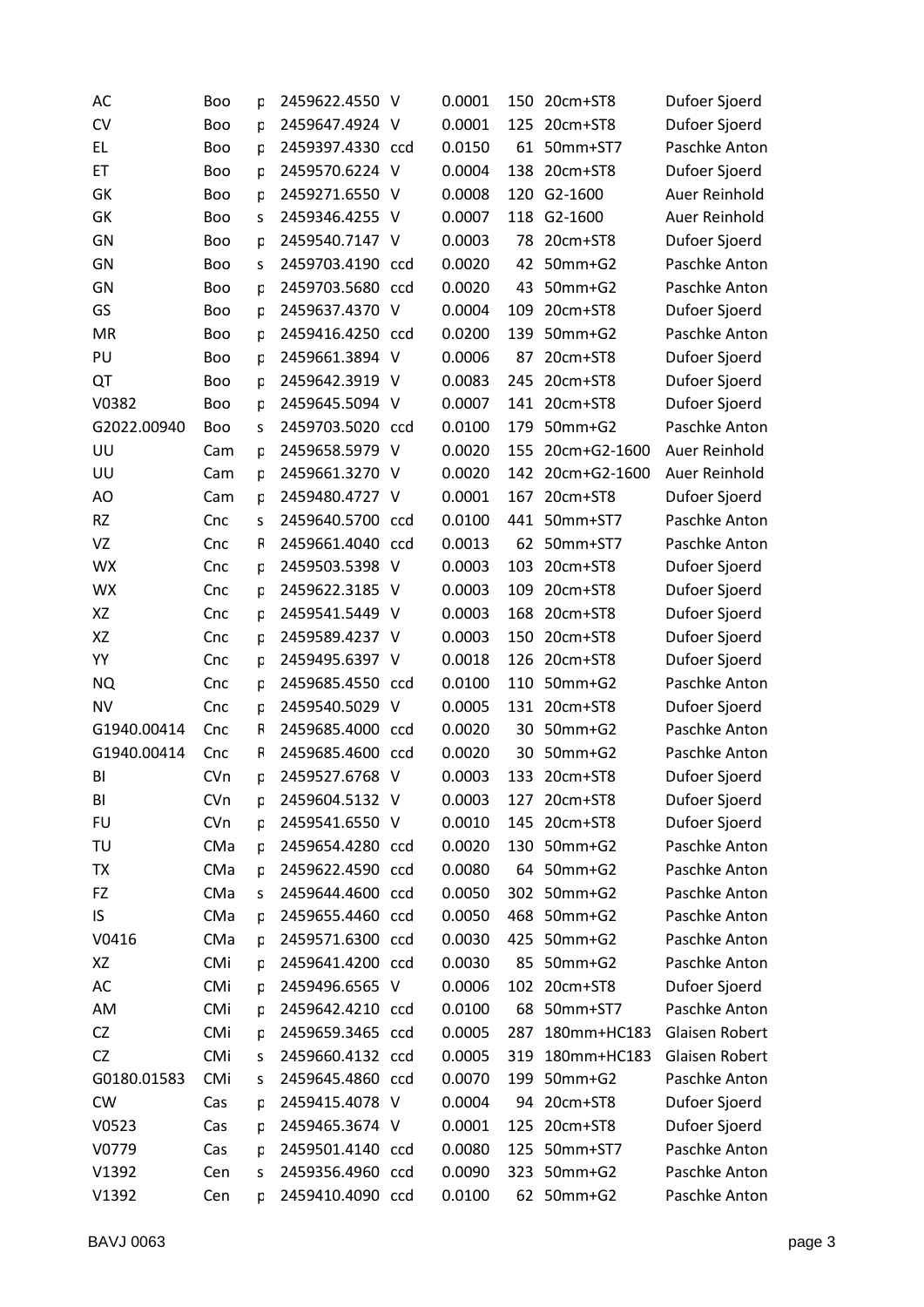| <b>RZ</b>   | Cep | r | 2459516.5350 ccd | 0.0100 | 108 | 50mm+ST7      | Paschke Anton |
|-------------|-----|---|------------------|--------|-----|---------------|---------------|
| V0428       | Cep | р | 2459438.5000 ccd | 0.0050 | 436 | 50mm+ST7      | Paschke Anton |
| V0441       | Cep | p | 2459475.3530 ccd | 0.0060 | 51  | 50mm+ST7      | Paschke Anton |
| V0738       | Cep | p | 2459646.6775 V   | 0.0006 | 115 | 20cm+ST8      | Dufoer Sjoerd |
| V1055       | Cep | p | 2459435.4240 ccd | 0.0100 | 92  | 50mm+ST7      | Paschke Anton |
| V1055       | Cep | p | 2459459.3510 ccd | 0.0100 | 60  | 50mm+ST7      | Paschke Anton |
| V1055       | Cep | р | 2459470.4350 ccd | 0.0050 | 61  | 50mm+ST7      | Paschke Anton |
| V1055       | Cep | p | 2459471.6050 ccd | 0.0070 | 40  | 50mm+ST7      | Paschke Anton |
| V1106       | Cep | p | 2459494.5430 ccd | 0.0080 | 54  | 50mm+ST7      | Paschke Anton |
| G4602.00941 | Cep | p | 2459502.3230 ccd | 0.0050 | 87  | 50mm+ST7      | Paschke Anton |
| TW          | Cet | р | 2459555.4290 ccd | 0.0020 | 73  | 50mm+G2       | Paschke Anton |
| TW          | Cet | S | 2459555.5870 ccd | 0.0020 | 61  | 50mm+G2       | Paschke Anton |
| VV          | Cet | p | 2459554.4060 ccd | 0.0090 | 75  | $50mm+G2$     | Paschke Anton |
| EE          | Cet | p | 2459465.4977 V   | 0.0009 | 155 | 20cm+ST8      | Dufoer Sjoerd |
| EV          | Cet | S | 2459556.4600 ccd | 0.0080 | 207 | 50mm+G2       | Paschke Anton |
| EV          | Cet | S | 2459571.4540 ccd | 0.0080 | 182 | 50mm+G2       | Paschke Anton |
| HY          | Cet | p | 2459572.4180 ccd | 0.0050 | 183 | 50mm+G2       | Paschke Anton |
| KO          | Cet | p | 2459515.3678 V   | 0.0021 | 116 | 20cm+ST8      | Dufoer Sjoerd |
| KO          | Cet | p | 2459544.4360 ccd | 0.0050 | 230 | $50mm+G2$     | Paschke Anton |
| LM          | Cet | p | 2459570.5510 ccd | 0.0080 | 96  | 50mm+G2       | Paschke Anton |
| LW          | Cet | p | 2459547.4130 ccd | 0.0100 | 122 | 50mm+G2       | Paschke Anton |
| LW          | Cet | S | 2459547.5850 ccd | 0.0100 | 122 | 50mm+G2       | Paschke Anton |
| LW          | Cet | p | 2459548.440 ccd  | 0.0070 | 163 | 50mm+G2       | Paschke Anton |
| LW          | Cet | S | 2459548.6120 ccd | 0.0060 | 109 | 50mm+G2       | Paschke Anton |
| G4686.02061 | Cet | S | 2459552.4410 ccd | 0.0050 | 352 | 50mm+G2       | Paschke Anton |
| <b>RW</b>   | Com | p | 2459528.7144 V   | 0.0002 | 78  | 20cm+ST8      | Dufoer Sjoerd |
| <b>RW</b>   | Com | p | 2459647.3780 V   | 0.0002 | 168 | 20cm+ST8      | Dufoer Sjoerd |
| YY          | CrB | p | 2459419.4060 ccd | 0.0030 | 48  | 50mm+ST7      | Paschke Anton |
| <b>BR</b>   | CrB | p | 2459411.4710 ccd | 0.0066 | 287 | $50mm+G2$     | Paschke Anton |
| <b>RV</b>   | Crv | p | 2459672.4550 ccd | 0.0030 |     | 152 50mm+G2   | Paschke Anton |
| <b>SX</b>   | Crv | р | 2459694.4340 ccd | 0.0050 | 117 | 50mm+G2       | Paschke Anton |
| <b>SX</b>   | Crv | S | 2459694.5950 ccd | 0.0050 |     | 112 50mm+G2   | Paschke Anton |
| V           | Crt | р | 2459687.4750 ccd | 0.0070 |     | 166 50mm+G2   | Paschke Anton |
| <b>RV</b>   | Crt | p | 2459678.5390 ccd | 0.0020 | 75  | 50mm+G2       | Paschke Anton |
| <b>BD</b>   | Crt | р | 2459679.4690 ccd | 0.0030 | 80  | $50$ mm $+G2$ | Paschke Anton |
| G4920.01092 | Crt | p | 2459680.4960 ccd | 0.0050 | 120 | 50mm+G2       | Paschke Anton |
| G5501.00909 | Crt | S | 2459701.4340 ccd | 0.0020 | 165 | 50mm+G2       | Paschke Anton |
| G6089.01439 | Crt | p | 2459681.4350 ccd | 0.0080 |     | 166 50mm+G2   | Paschke Anton |
| WZ          | Cyg | р | 2459633.6663 V   | 0.0001 |     | 144 20cm+ST8  | Dufoer Sjoerd |
| V0841       | Cyg | p | 2459645.6942 V   | 0.0005 | 97  | 20cm+ST8      | Dufoer Sjoerd |
| V1918       | Cyg | р | 2459646.5765 V   | 0.0002 | 146 | 20cm+ST8      | Dufoer Sjoerd |
| V2477       | Cyg | р | 2459638.5643 V   | 0.0002 | 311 | 20cm+ST8      | Dufoer Sjoerd |
| V2896       | Cyg | р | 2459637.6745 V   | 0.0010 | 185 | 20cm+ST8      | Dufoer Sjoerd |
| V2896       | Cyg | p | 2459649.6162 V   | 0.0007 |     | 251 20cm+ST8  | Dufoer Sjoerd |
| FZ          | Del | р | 2459413.4291 V   | 0.0001 |     | 104 20cm+ST8  | Dufoer Sjoerd |
| MZ          | Del | p | 2459437.4550 ccd | 0.0070 | 225 | 50mm+ST7      | Paschke Anton |
| BV          | Dra | р | 2459636.4474 V   | 0.0002 | 235 | 20cm+ST8      | Dufoer Sjoerd |
| GM          | Dra | p | 2459646.4470 V   | 0.0006 | 163 | 20cm+ST8      | Dufoer Sjoerd |
|             |     |   |                  |        |     |               |               |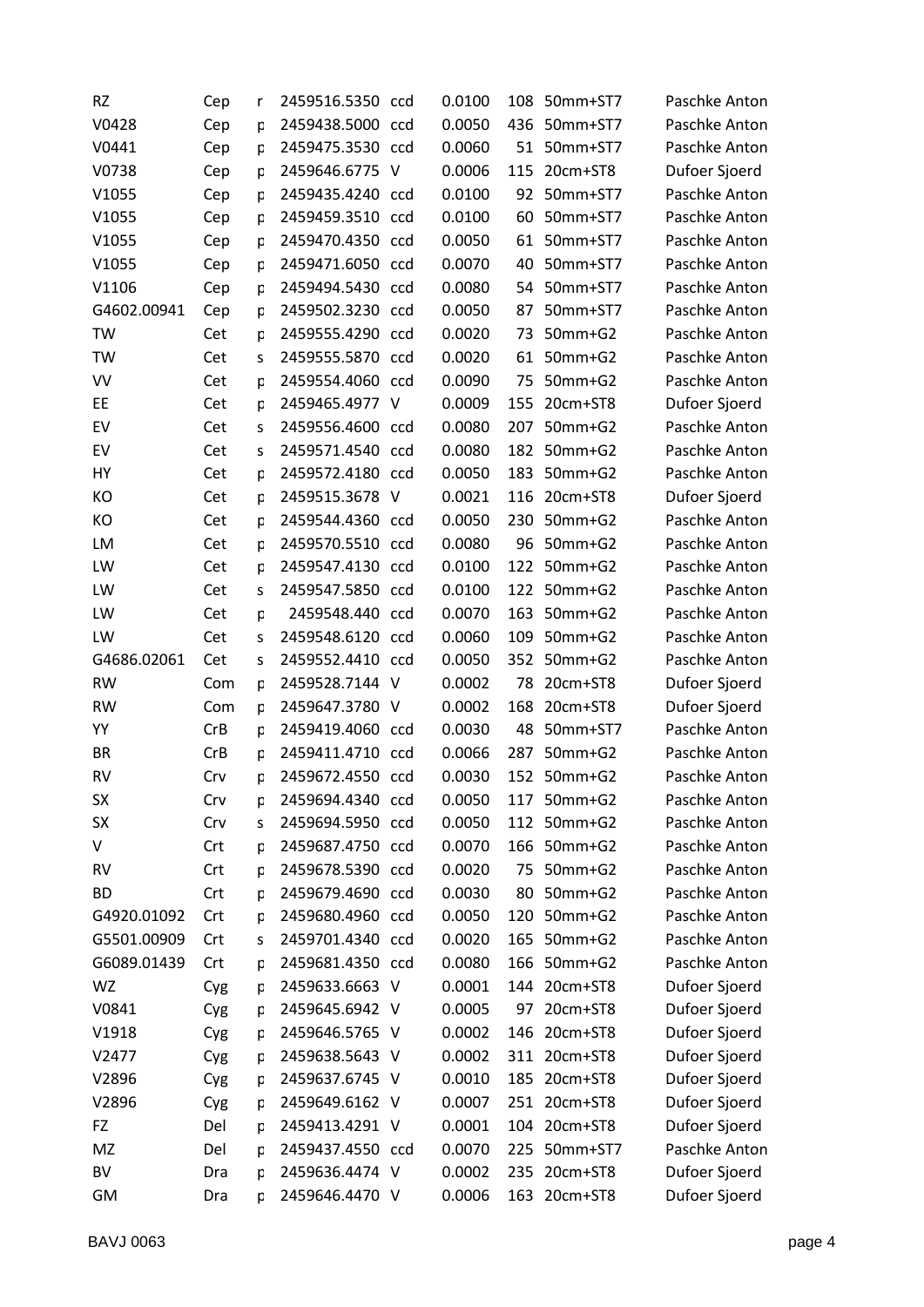| GQ          | Dra | р | 2459604.6219 V   | 0.0005 | 118 | 20cm+ST8     | Dufoer Sjoerd  |
|-------------|-----|---|------------------|--------|-----|--------------|----------------|
| GQ          | Dra | p | 2459637.5521 V   | 0.0007 |     | 192 20cm+ST8 | Dufoer Sjoerd  |
| V0349       | Dra | р | 2459589.5479 V   | 0.0004 | 173 | 20cm+ST8     | Dufoer Sjoerd  |
| V0471       | Dra | р | 2459638.4567 V   | 0.0011 | 133 | 20cm+ST8     | Dufoer Sjoerd  |
| <b>WW</b>   | Gem | р | 2459495.5475 V   | 0.0004 | 140 | 20cm+ST8     | Dufoer Sjoerd  |
| GW          | Gem | p | 2459497.5420 V   | 0.0002 | 139 | 20cm+ST8     | Dufoer Sjoerd  |
| GW          | Gem | p | 2459528.5029 V   | 0.0001 | 120 | 20cm+ST8     | Dufoer Sjoerd  |
| V0437       | Gem | p | 2459524.4832 V   | 0.0001 | 131 | 20cm+ST8     | Dufoer Sjoerd  |
| V0486       | Gem | p | 2459572.6840 ccd | 0.0030 | 190 | 50mm+G2      | Paschke Anton  |
| V0496       | Gem | p | 2459589.2726 V   | 0.0008 | 151 | 20cm+ST8     | Dufoer Sjoerd  |
| V0842       | Her | р | 2459633.4612 V   | 0.0002 | 189 | 20cm+ST8     | Dufoer Sjoerd  |
| V0899       | Her | р | 2459648.4685 V   | 0.0012 | 180 | 20cm+ST8     | Dufoer Sjoerd  |
| V1073       | Her | р | 2459633.5676 V   | 0.0002 | 118 | 20cm+ST8     | Dufoer Sjoerd  |
| V1100       | Her | þ | 2459635.6096 V   | 0.0003 | 146 | 20cm+ST8     | Dufoer Sjoerd  |
| V1173       | Her | р | 2459417.4090 ccd | 0.0080 | 118 | 50mm+G2      | Paschke Anton  |
| V1187       | Her | р | 2459622.5757 V   | 0.0009 | 149 | 20cm+ST8     | Dufoer Sjoerd  |
| V1187       | Her | р | 2459636.5568 V   | 0.0005 | 144 | 20cm+ST8     | Dufoer Sjoerd  |
| V1198       | Her | þ | 2459661.5482 V   | 0.0018 | 170 | 20cm+ST8     | Dufoer Sjoerd  |
| V1321       | Her | р | 2459570.7340 V   | 0.0006 | 121 | 20cm+ST8     | Dufoer Sjoerd  |
| FG          | Hya | s | 2459668.4190 ccd | 0.0040 | 110 | 50mm+G2      | Paschke Anton  |
| FO          | Hya | р | 2459660.4970 ccd | 0.0050 | 70  | 50mm+G2      | Paschke Anton  |
| LL          | Hya | р | 2459696.4860 ccd | 0.0200 | 25  | 50mm+G2      | Paschke Anton  |
| LO          | Hya | s | 2459647.5010 ccd | 0.0080 | 170 | 50mm+G2      | Paschke Anton  |
| V0409       | Hya | р | 2459540.6032 V   | 0.0007 | 154 | 20cm+ST8     | Dufoer Sjoerd  |
| <b>SW</b>   | Lac | р | 2459504.3720 ccd | 0.0030 | 55  | 50mm+ST7     | Paschke Anton  |
| SW          | Lac | S | 2459504.5300 ccd | 0.0030 | 44  | 50mm+ST7     | Paschke Anton  |
| V0364       | Lac | р | 2459504.4320 ccd | 0.0080 | 150 | 50mm+ST7     | Paschke Anton  |
| G3200.01872 | Lac | р | 2459405.4950 ccd | 0.0070 | 86  | 50mm+ST7     | Paschke Anton  |
| G3200.01872 | Lac | S | 2459416.4540 ccd | 0.0070 | 111 | 50mm+ST7     | Paschke Anton  |
| AM          | Leo | p | 2459646.3652 V   | 0.0003 | 185 | 20cm+ST8     | Dufoer Sjoerd  |
| AX          | Leo | R | 2459674.5180 ccd | 0.0070 | 199 | 50mm+G2      | Paschke Anton  |
| <b>BU</b>   | Leo | R | 2459570.4760 ccd | 0.0100 | 319 | 50mm+G2      | Paschke Anton  |
| GW          | Leo | р | 2459688.3758 ccd | 0.0030 | 147 | 18cm+HC183   | Glaisen Robert |
| <b>MO</b>   | Leo | р | 2459528.6075 V   | 0.0004 | 120 | 20cm+ST8     | Dufoer Sjoerd  |
| MW          | Leo | р | 2459515.6833 V   | 0.0002 | 96  | 20cm+ST8     | Dufoer Sjoerd  |
| <b>NT</b>   | Leo | p | 2459662.4650 ccd | 0.0100 | 155 | 50mm+G2      | Paschke Anton  |
| <b>NT</b>   | Leo | р | 2459670.4840 ccd | 0.0100 | 218 | 50mm+G2      | Paschke Anton  |
| QZ          | Leo | р | 2459645.3547 V   | 0.0004 | 76  | 20cm+ST8     | Dufoer Sjoerd  |
| V0347       | Leo | р | 2459674.4190 ccd | 0.0070 | 119 | 50mm+G2      | Paschke Anton  |
| G4922.00195 | Leo | p | 2459673.5210 ccd | 0.0040 | 228 | 50mm+G2      | Paschke Anton  |
| XY          | LMi | р | 2459676.4300 ccd | 0.0050 |     | 123 50mm+G2  | Paschke Anton  |
| ES          | Lib | s | 2459404.4710 ccd | 0.0100 | 236 | 50mm+G2      | Paschke Anton  |
| <b>RR</b>   | Lyn | р | 2459647.5330 ccd | 0.0050 | 200 | 50mm+ST7     | Paschke Anton  |
| DZ          | Lyn | р | 2459496.5452 V   | 0.0005 | 167 | 20cm+ST8     | Dufoer Sjoerd  |
| FI.         | Lyn | р | 2459604.2826 V   | 0.0002 | 146 | 20cm+ST8     | Dufoer Sjoerd  |
| FP          | Lyn | p | 2459515.6064 V   | 0.0006 | 119 | 20cm+ST8     | Dufoer Sjoerd  |
| <b>MO</b>   | Lyn | S | 2459451.5882 V   | 0.0021 |     | 134 20cm+ST8 | Dufoer Sjoerd  |
| V0592       | Lyr | p | 2459647.5961 V   | 0.0003 | 111 | 20cm+ST8     | Dufoer Sjoerd  |
|             |     |   |                  |        |     |              |                |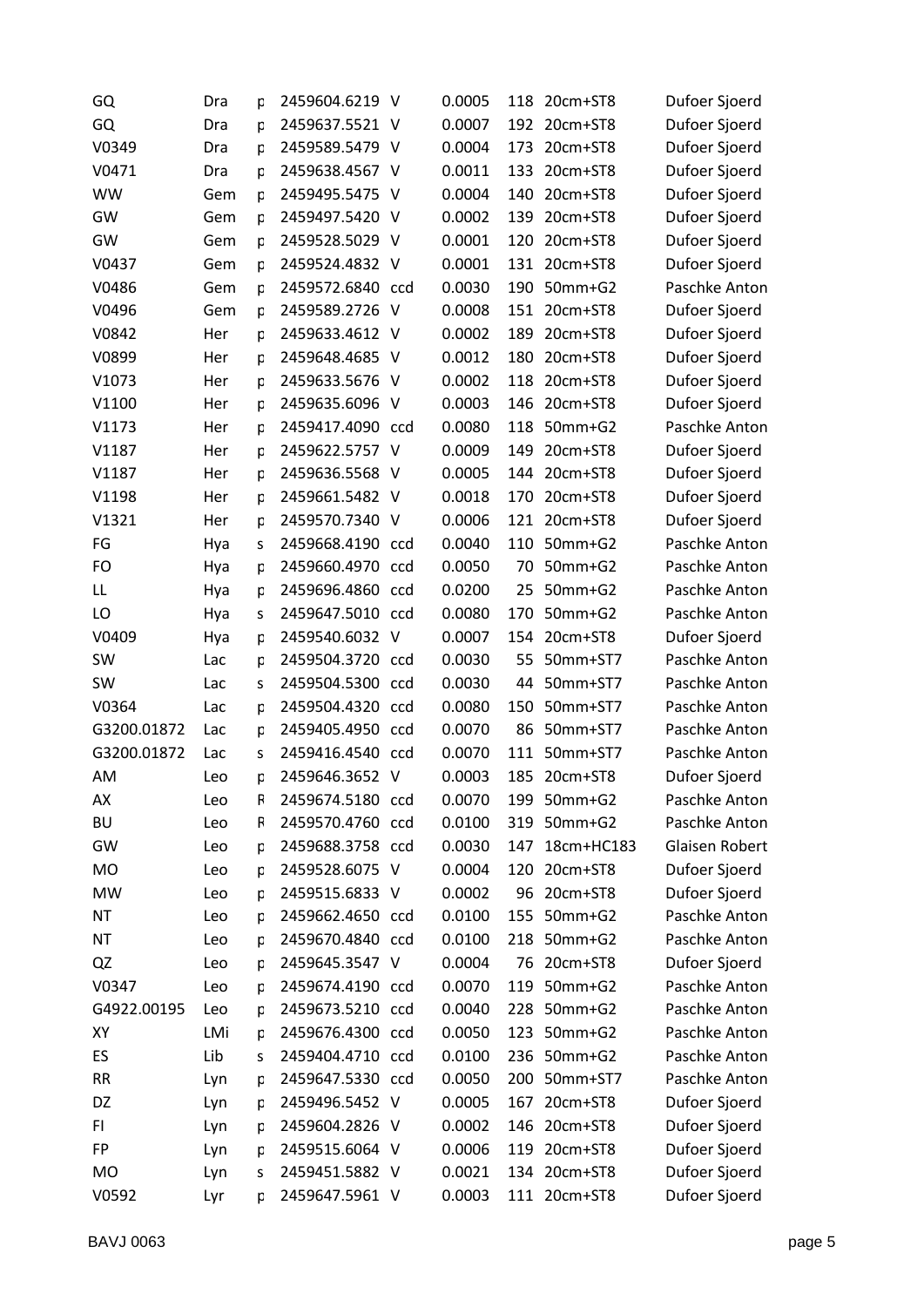| V0740            | Lyr | р | 2459642.6095 V   |     | 0.0006 | 164 | 20cm+ST8     | Dufoer Sjoerd |
|------------------|-----|---|------------------|-----|--------|-----|--------------|---------------|
| V0830            | Lyr | р | 2459622.6654 V   |     | 0.0002 | 205 | 20cm+ST8     | Dufoer Sjoerd |
| <b>RW</b>        | Mon | p | 2459639.4490 ccd |     | 0.0030 | 99  | 50mm+G2      | Paschke Anton |
| HI               | Mon | p | 2459656.4660 ccd |     | 0.0070 | 125 | 50mm+G2      | Paschke Anton |
| <b>NS</b>        | Mon | p | 2459529.5091 V   |     | 0.0003 | 121 | 20cm+ST8     | Dufoer Sjoerd |
| <b>NS</b>        | Mon | p | 2459570.3912 V   |     | 0.0003 | 171 | 20cm+ST8     | Dufoer Sjoerd |
| V0448            | Mon | p | 2459643.4620 ccd |     | 0.0060 | 160 | 50mm+G2      | Paschke Anton |
| V0448            | Mon | S | 2459648.4940 ccd |     | 0.0060 | 164 | 50mm+G2      | Paschke Anton |
| U                | Oph | S | 2459424.4360 ccd |     | 0.0050 | 157 | 50mm+ST7     | Paschke Anton |
| U                | Oph | S | 2459662.6200 ccd |     | 0.0020 | 157 | 50mm+ST7     | Paschke Anton |
| WZ               | Oph | s | 2459396.4470 ccd |     | 0.0070 | 84  | 50mm+ST7     | Paschke Anton |
| WZ               | Oph | p | 2459419.4540 ccd |     | 0.0050 | 158 | 50mm+G2      | Paschke Anton |
| V2377            | Oph | р | 2459645.5978 V   |     | 0.0016 | 172 | 20cm+ST8     | Dufoer Sjoerd |
| CzeV468          | Oph | р | 2459398.4940 ccd |     | 0.0040 | 196 | 50mm+G2      | Paschke Anton |
| UW               | Ori | p | 2459480.5780 V   |     | 0.0008 | 166 | 20cm+ST8     | Dufoer Sjoerd |
| FT               | Ori | S | 2459648.3840 ccd |     | 0.0050 | 119 | 50mm+ST7     | Paschke Anton |
| FT.              | Ori | p | 2459649.4680 ccd |     | 0.0070 | 88  | 50mm+G2      | Paschke Anton |
| V1848            | Ori | p | 2459465.6133 V   |     | 0.0003 | 133 | 20cm+ST8     | Dufoer Sjoerd |
| V2759            | Ori | p | 2459463.5960 V   |     | 0.0004 | 144 | 20cm+ST8     | Dufoer Sjoerd |
| V2759            | Ori | p | 2459541.4100 V   |     | 0.0003 | 182 | 20cm+ST8     | Dufoer Sjoerd |
| V2813            | Ori | p | 2459574.4900 ccd |     | 0.0050 | 90  | 50mm+G2      | Paschke Anton |
| V2813            | Ori | S | 2459574.6650 ccd |     | 0.0050 | 114 | 50mm+G2      | Paschke Anton |
| <b>NSV 02529</b> | Ori | S | 2459574.4780 ccd |     | 0.0050 | 150 | 50mm+G2      | Paschke Anton |
| <b>NSV 02529</b> | Ori | p | 2459574.7100 ccd |     | 0.0050 | 93  | 50mm+G2      | Paschke Anton |
| BB               | Peg | р | 2459414.4372 V   |     | 0.0002 | 115 | 20cm+ST8     | Dufoer Sjoerd |
| DK               | Peg | р | 2459497.3111 V   |     | 0.0006 | 111 | 20cm+ST8     | Dufoer Sjoerd |
| DM               | Peg | р | 2459466.3571     | - V | 0.0010 | 133 | 20cm+ST8     | Dufoer Sjoerd |
| V0357            | Peg | р | 2459461.3742 V   |     | 0.0003 | 156 | 20cm+ST8     | Dufoer Sjoerd |
| V0481            | Peg | р | 2459541.4640 ccd |     | 0.0050 | 139 | 50mm+ST7     | Paschke Anton |
| <b>RW</b>        | Per | p | 2459482.4669 V   |     | 0.0021 | 147 | 20cm+ST8     | Dufoer Sjoerd |
| IQ               | Per | р | 2459417.5473 V   |     | 0.0004 | 205 | 20cm+ST8     | Dufoer Sjoerd |
| IT               | Per | p | 2459528.2568 V   |     | 0.0024 | 166 | 20cm+ST8     | Dufoer Sjoerd |
| KW               | Per | р | 2459515.2941 V   |     | 0.0001 |     | 119 20cm+ST8 | Dufoer Sjoerd |
| V0432            | Per | р | 2459414.5338 V   |     | 0.0003 | 135 | 20cm+ST8     | Dufoer Sjoerd |
| V0578            | Per | р | 2459524.2696 V   |     | 0.0009 | 93  | 20cm+ST8     | Dufoer Sjoerd |
| V0592            | Per | p | 2459466.4844 V   |     | 0.0037 | 156 | 20cm+ST8     | Dufoer Sjoerd |
| V0592            | Per | р | 2459527.3177 V   |     | 0.0007 |     | 116 20cm+ST8 | Dufoer Sjoerd |
| V0740            | Per | S | 2459495.4197 V   |     | 0.0002 | 144 | 20cm+ST8     | Dufoer Sjoerd |
| V0873            | Per | р | 2459441.4727 V   |     | 0.0001 | 104 | 20cm+ST8     | Dufoer Sjoerd |
| V0881            | Per | p | 2459516.2873 V   |     | 0.0003 | 149 | 20cm+ST8     | Dufoer Sjoerd |
| V1056            | Per | р | 2459484.3063 V   |     | 0.0006 |     | 111 20cm+ST8 | Dufoer Sjoerd |
| V1092            | Per | р | 2459418.4977 V   |     | 0.0006 | 239 | 20cm+ST8     | Dufoer Sjoerd |
| <b>CP</b>        | Psc | S | 2459463.4042 V   |     | 0.0015 |     | 151 20cm+ST8 | Dufoer Sjoerd |
| GR               | Psc | р | 2459460.4647 V   |     | 0.0004 | 87  | 20cm+ST8     | Dufoer Sjoerd |
| <b>TY</b>        | Pup | р | 2459650.5050 ccd |     | 0.0050 | 147 | 50mm+G2      | Paschke Anton |
| UZ               | Pup | S | 2459657.4320 ccd |     | 0.0070 | 50  | 50mm+G2      | Paschke Anton |
| XZ               | Pup | р | 2459646.5300 ccd |     | 0.0020 | 47  | 50mm+G2      | Paschke Anton |
| V0608            | Pup | p | 2459666.4740 ccd |     | 0.0080 | 137 | 50mm+G2      | Paschke Anton |
|                  |     |   |                  |     |        |     |              |               |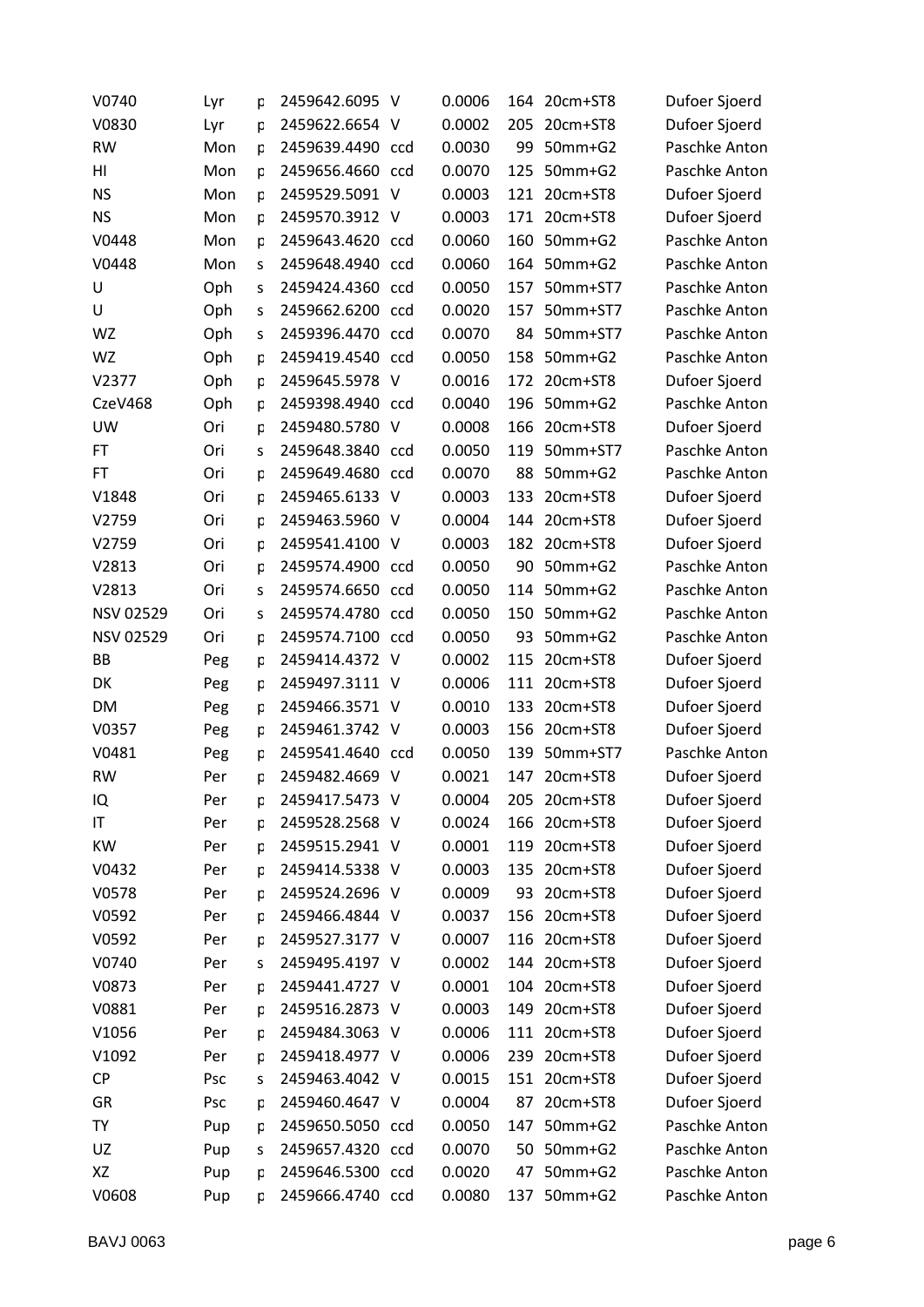| V0525     | Sgr | р | 2459440.4570 ccd |     | 0.0070 | 124 | 50mm+G2      | Paschke Anton |
|-----------|-----|---|------------------|-----|--------|-----|--------------|---------------|
| V2509     | Sgr | p | 2459425.4500     | - V | 0.0200 | 214 | 50mm+G2      | Paschke Anton |
| V5563     | Sgr | p | 2459409.4400 ccd |     | 0.0080 | 253 | 50mm+G2      | Paschke Anton |
| V0701     | Sco | S | 2459395.5420 ccd |     | 0.0050 | 216 | $50mm+G2$    | Paschke Anton |
| V0701     | Sco | p | 2459400.4950 ccd |     | 0.0070 | 176 | 50mm+G2      | Paschke Anton |
| V0703     | Sco | R | 2459394.4960 ccd |     | 0.0060 | 137 | $50mm+G2$    | Paschke Anton |
| V0703     | Sco | R | 2459395.4150 ccd |     | 0.0030 | 91  | 50mm+G2      | Paschke Anton |
| V0703     | Sco | R | 2459400.4930 ccd |     | 0.0080 | 80  | 50mm+G2      | Paschke Anton |
| V0760     | Sco | p | 2459393.5090 V   |     | 0.0100 | 292 | $50mm+G2$    | Paschke Anton |
| V0881     | Sco | S | 2459407.4590 ccd |     | 0.0050 | 85  | 50mm+G2      | Paschke Anton |
| V0881     | Sco | S | 2459412.4380 ccd |     | 0.0040 | 170 | 50mm+G2      | Paschke Anton |
| V1044     | Sco | p | 2459406.4540 ccd |     | 0.0050 | 100 | 50mm+G2      | Paschke Anton |
| ER        | Sct | p | 2459415.5100 ccd |     | 0.0100 | 245 | $50mm+G2$    | Paschke Anton |
| AO        | Ser | p | 2459589.6913 V   |     | 0.0001 | 175 | 20cm+ST8     | Dufoer Sjoerd |
| V0660     | Ser | S | 2459423.4700 ccd |     | 0.0070 | 117 | 50mm+G2      | Paschke Anton |
| <b>WW</b> | Sex | p | 2459688.4880 ccd |     | 0.0030 | 55  | 50mm+G2      | Paschke Anton |
| AH        | Tau | p | 2459496.4315 V   |     | 0.0001 | 125 | 20cm+ST8     | Dufoer Sjoerd |
| EQ        | Tau | þ | 2459512.4213 V   |     | 0.0002 | 95  | 20cm+ST8     | Dufoer Sjoerd |
| V1121     | Tau | р | 2459575.4560 ccd |     | 0.0030 | 117 | 50mm+G2      | Paschke Anton |
| V1241     | Tau | р | 2459460.5853 V   |     | 0.0003 | 97  | 20cm+ST8     | Dufoer Sjoerd |
| V1370     | Tau | p | 2459461.6040 V   |     | 0.0003 | 143 | 20cm+ST8     | Dufoer Sjoerd |
| V         | Tri | þ | 2459512.3095     | - V | 0.0001 | 195 | 20cm+ST8     | Dufoer Sjoerd |
| AK        | Tri | р | 2459504.3178 V   |     | 0.0007 | 140 | 20cm+ST8     | Dufoer Sjoerd |
| W         | UMa | p | 2459515.4803     | - V | 0.0001 | 173 | 20cm+ST8     | Dufoer Sjoerd |
| XY        | UMa | p | 2459528.3998 V   |     | 0.0002 | 160 | 20cm+ST8     | Dufoer Sjoerd |
| AW        | UMa | p | 2459570.4913 V   |     | 0.0006 | 144 | 20cm+ST8     | Dufoer Sjoerd |
| AW        | UMa | р | 2459684.5690 ccd |     | 0.0070 | 131 | 50mm+ST7     | Paschke Anton |
| BG        | UMa | p | 2459370.4483 ccd |     | 0.0020 | 50  | 20cm+G2-1600 | Auer Reinhold |
| ΒG        | UMa | S | 2459383.5016 ccd |     | 0.0020 | 76  | 20cm+G2-1600 | Auer Reinhold |
| ΒG        | UMa | p | 2459651.5676 ccd |     | 0.0020 | 63  | 20cm+G2-1600 | Auer Reinhold |
| BG        | UMa | s | 2459652.5701 V   |     | 0.0020 | 81  | 20cm+G2-1600 | Auer Reinhold |
| FT        | UMa | p | 2459688.3850 ccd |     | 0.0100 | 94  | 50mm+ST7     | Paschke Anton |
| GT        | UMa | S | 2459649.3990 ccd |     | 0.0050 | 125 | 50mm+ST7     | Paschke Anton |
| GT        | UMa | S | 2459663.3700 ccd |     | 0.0020 | 130 | 50mm+ST7     | Paschke Anton |
| GT        | UMa | р | 2459667.4500 ccd |     | 0.0050 |     | 125 50mm+ST7 | Paschke Anton |
| GW        | UMa | R | 2459664.3970 ccd |     | 0.0020 | 41  | 50mm+ST7     | Paschke Anton |
| GW        | UMa | R | 2459664.6050 ccd |     | 0.0020 |     | 61 50mm+ST7  | Paschke Anton |
| HN        | UMa | р | 2459666.4050 ccd |     | 0.0150 | 122 | 50mm+ST7     | Paschke Anton |
| НX        | UMa | S | 2459680.3540 ccd |     | 0.0080 | 80  | 50mm+ST7     | Paschke Anton |
| НX        | UMa | p | 2459685.4650 ccd |     | 0.0070 | 83  | 50mm+ST7     | Paschke Anton |
| Ш         | UMa | р | 2459674.4800 ccd |     | 0.0050 |     | 151 50mm+ST7 | Paschke Anton |
| Ш         | UMa | S | 2459686.4550 ccd |     | 0.0100 | 171 | 50mm+ST7     | Paschke Anton |
| Ю         | UMa | р | 2459645.4840 ccd |     | 0.0080 |     | 201 50mm+ST7 | Paschke Anton |
| <b>MW</b> | UMa | p | 2459698.4940 ccd |     | 0.0020 | 38  | 50mm+ST7     | Paschke Anton |
| QT        | UMa | р | 2459512.5371 V   |     | 0.0003 | 85  | 20cm+ST8     | Dufoer Sjoerd |
| V0436     | UMa | R | 2459683.4020 ccd |     | 0.0002 | 72  | 50mm+G2      | Paschke Anton |
| TY        | UMi | р | 2459646.4190 ccd |     | 0.0050 | 130 | 50mm+ST7     | Paschke Anton |
| Al        | Vel | R | 2459663.4410 ccd |     | 0.0010 | 196 | 50mm+G2      | Paschke Anton |
|           |     |   |                  |     |        |     |              |               |